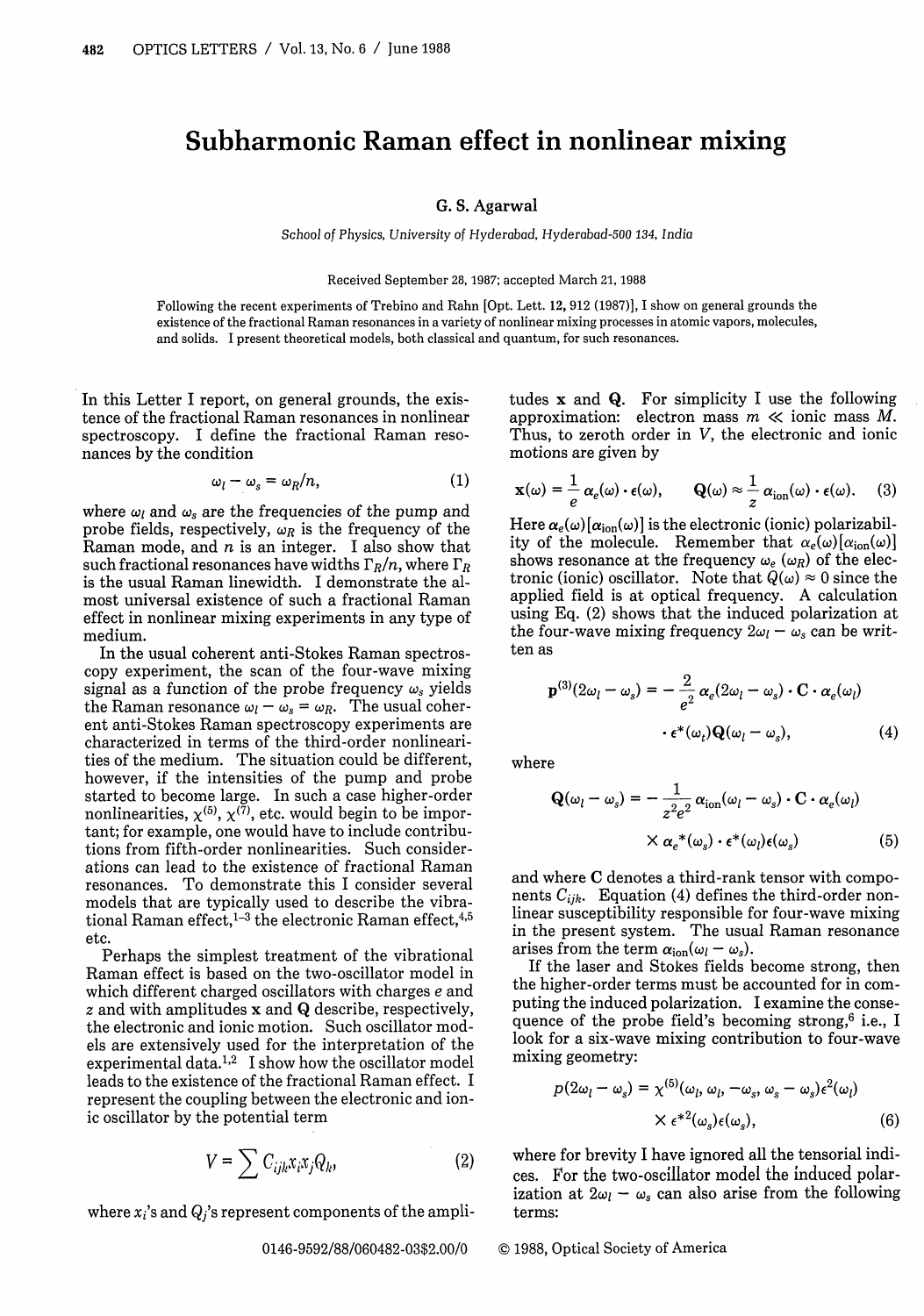$$
e\mathbf{x}(2\omega_l - \omega_s) = -\frac{2}{e}\alpha_e(2\omega_l - \omega_s) \cdot \mathbf{C} \cdot \mathbf{x}(\omega_s) \mathbf{Q}(2\omega_l - 2\omega_s),
$$
\n(7a)

$$
\mathbf{Q}(2\omega_l - 2\omega_s) = -\frac{1}{z^2} \alpha_{\text{ion}} (2\omega_l - 2\omega_s)
$$

$$
\cdot \mathbf{C} \cdot \mathbf{x} (2\omega_l - \omega_s) \mathbf{x}^*(\omega_s), \tag{7b}
$$

and thus the fifth-order contribution to the induced polarization is

$$
\mathbf{p}(2\omega_l - \omega_s) = \frac{2}{e^2 z^2} \alpha_e (2\omega_l - \omega_s) \cdot \mathbf{C} \cdot \mathbf{x}(\omega_s) [\alpha_{\text{ion}} (2\omega_l - 2\omega_s) \cdot \mathbf{C} \cdot \mathbf{x}^*(\omega_s) \mathbf{p}^{(3)} (2\omega_l - \omega_s)], \tag{7c}
$$

where  $p^{(3)}$  is the usual third-order contribution to the nonlinear polarization and is given by Eq. (4). Note that since  $\alpha_{\text{ion}}(\omega)$  has a resonance at  $\omega = \omega_R$  with a width  $\Gamma_R$ , and since the nonlinear polarization [Eq. (7c)] has a term  $\alpha_{\text{ion}}(2\omega_l - 2\omega_s)$ , Eq. (7c) leads to the presence of the fractional Raman resonance, i.e., resonances at

$$
\omega_l - \omega_s = \omega_R/2 \tag{8}
$$

with a width  $\Gamma_R/2$ . The fractional Raman resonance can be seen if the Stokes field (probe field in the usual terminology of the pump-probe experiments) becomes strong since the extra contribution [Eqs. (7)] is proportional to the third power of the amplitude of the Stokes field. It is clear from the above analysis that still higher-order nonlinearities would lead to other fractional Raman resonances.

A way to study the subharmonic Raman resonances would be to isolate such contributions as Eqs. (7). This can be done in a six-wave mixing experiment<sup>6</sup> involving the study of the coherently generated radiation at  $3\omega_l - 2\omega_s$  characterized by the nonlinear susceptibility  $\chi^{(5)}(\omega_l, \omega_l, \omega_l, -\omega_s, -\omega_s)$ . It is clear that the coherent radiation at  $3\omega_l - 2\omega_s$  is generated by the term

$$
e\mathbf{x}(3\omega_l - 2\omega_s) = -\frac{2}{e}\alpha_e(3\omega_l - 2\omega_s)
$$

$$
\cdot \mathbf{C} \cdot \mathbf{x}(\omega_l)\mathbf{Q}(2\omega_l - 2\omega_s), \qquad (9)
$$

where **Q** is still given by Eq. (7b). Thus the six-wave mixing would exhibit the fractional Raman resonance [Eq. (8)]. Finally, note that in the six-wave mixing geometry the signal can also arise from the mixing of eight waves<sup>6</sup> [characterized by the nonlinearity  $\chi^{(7)}(\omega_l)$ ,  $\omega_l$ ,  $\omega_l$ ,  $-\omega_s$ ,  $-\omega_s$ ,  $\omega_s$ ,  $-\omega_s$ )], but all these eight waves result in the signal at the frequency  $3\omega_l - 2\omega_s$  and in the direction  $3\mathbf{k}_l - 2\mathbf{k}_s$ . In the context of the twooscillator model,

$$
e\mathbf{x}(3\omega_l - \omega_s) = -\frac{2}{e}\alpha_e(3\omega_l - 2\omega_s)
$$

$$
\cdot \mathbf{C} \cdot \mathbf{x}(\omega_s) \mathbf{Q}(3\omega_l - 3\omega_s), \qquad (10)
$$

where

$$
\mathbf{Q}(3\omega_l - 3\omega_s) = -\frac{1}{z}\alpha_{\text{ion}}(3\omega_l - 3\omega_s)
$$

$$
\cdot \mathbf{C} \cdot \mathbf{x}^*(\omega_s) \mathbf{x}(3\omega_l - 2\omega_s) \tag{11}
$$

and where Eq. (9) is to be used for  $\mathbf{x}(3\omega_l - 2\omega_s)$  on the right-hand side of Eq. (11). The contribution [Eq.  $r(10)$  to the signal in the six-wave mixing geometry will show the fractional Raman resonance  $(\omega_R/3)$  with  $\Gamma_R/3$ .<br>Recall that in the foregoing we have chosen a simple

oscillator model to demonstrate our basic result, which could also be obtained from the general form of the higher-order nonlinear susceptibilities. The general form will also yield the selection rules, which I shall consider in a later publication.

Next I present a model calculation that demonstrates the existence of the fractional Raman effect in atomic systems. Consider a three-level model4 in which the state  $|1\rangle$  is connected to the states  $|2\rangle$  and  $|3\rangle$  by a dipole transition. The transition  $|2\rangle \leftrightarrow |3\rangle$  is the two-photon Raman transition. The state  $|1\rangle$  decays to the states  $|3\rangle$  and  $|2\rangle$  by spontaneous emission.<br>Let  $\Gamma_{ij}$  be the decay rate associated with the off-diagonal element  $\Gamma_{ij}$  of the density matrix. The nonlinear response of this model system can be calculated exactly by using numerical methods. Such numerical studies show the existence of a variety of new resonances including fractional Raman resonances in signals obfields. The fractional Raman resonance can, however,<br>be understood in terms of a higher-order perturbation theory that is valid if the input fields are detuned far from the intermediate resonance. My calculations are based on the following interaction Hamiltonian (H.c. denotes the Hermitian conjugate):

$$
H = [\epsilon_l \exp(-i\omega_l t) + \epsilon_s \exp(-i\omega_s t)]
$$

$$
\cdot (\mathbf{d}_{13}|1\rangle\langle 3| + \mathbf{d}_{12}|1\rangle\langle 2|) + \text{H.c.}, \qquad (12)
$$

and the phenomenological relaxation terms in the density matrix equations show that the nonlinearly induced polarization at  $2\omega_l - \omega_s$  is

$$
p(2\omega_l - \omega_s) = p^{(3)}(2\omega_l - \omega_s)
$$
  
 
$$
\times \left\{ 1 + \frac{i|\mathbf{d}_{12} \cdot \boldsymbol{\epsilon}_s|^2}{\hbar^2 [\Gamma_{23} + i(\omega_{23} - 2\omega_l + 2\omega_s)](\omega_{13} - \omega_l)} + \cdots \right\}.
$$
 (13)

Here  $p^{(3)}$  is the usual four-wave mixing contribution, which is nonzero if  $\epsilon_l$  and  $\epsilon_s$  are polarized such that  $d_{12}$ .  $\epsilon_l \neq 0$  and  $\mathbf{d}_{12} \cdot \epsilon_s \neq 0$ . If such matrix elements are zero, then one has to consider a multilevel model. The second term inside the braces shows how the fractional Raman resonance will arise owing to the increase in the Stokes field or the probe field. In writing Eq. (13) we ignored terms involving higher powers of  $\epsilon_s$  and  $\epsilon_p$ , i.e., we retained terms inside the braces that are of zeroth order in  $\epsilon_p$  and of second order in  $\epsilon_s$ . In atomic systems the levels  $|2\rangle$  and  $|3\rangle$  can be degenerate levels split by a magnetic field. These may also correspond to the hyperfine levels. The above model calculation is capable of handling all these situations. When both  $\epsilon_l$  and  $\epsilon_s$  are intense and tuned close to the electronic resonance  $\omega_{13}$  or  $\omega_{12}$ , then the nonlinear mixing signal would exhibit considerable structure as a result of a variety of submultiple Rabi resonances.<sup>7,8</sup>

The two models described above, which can de-